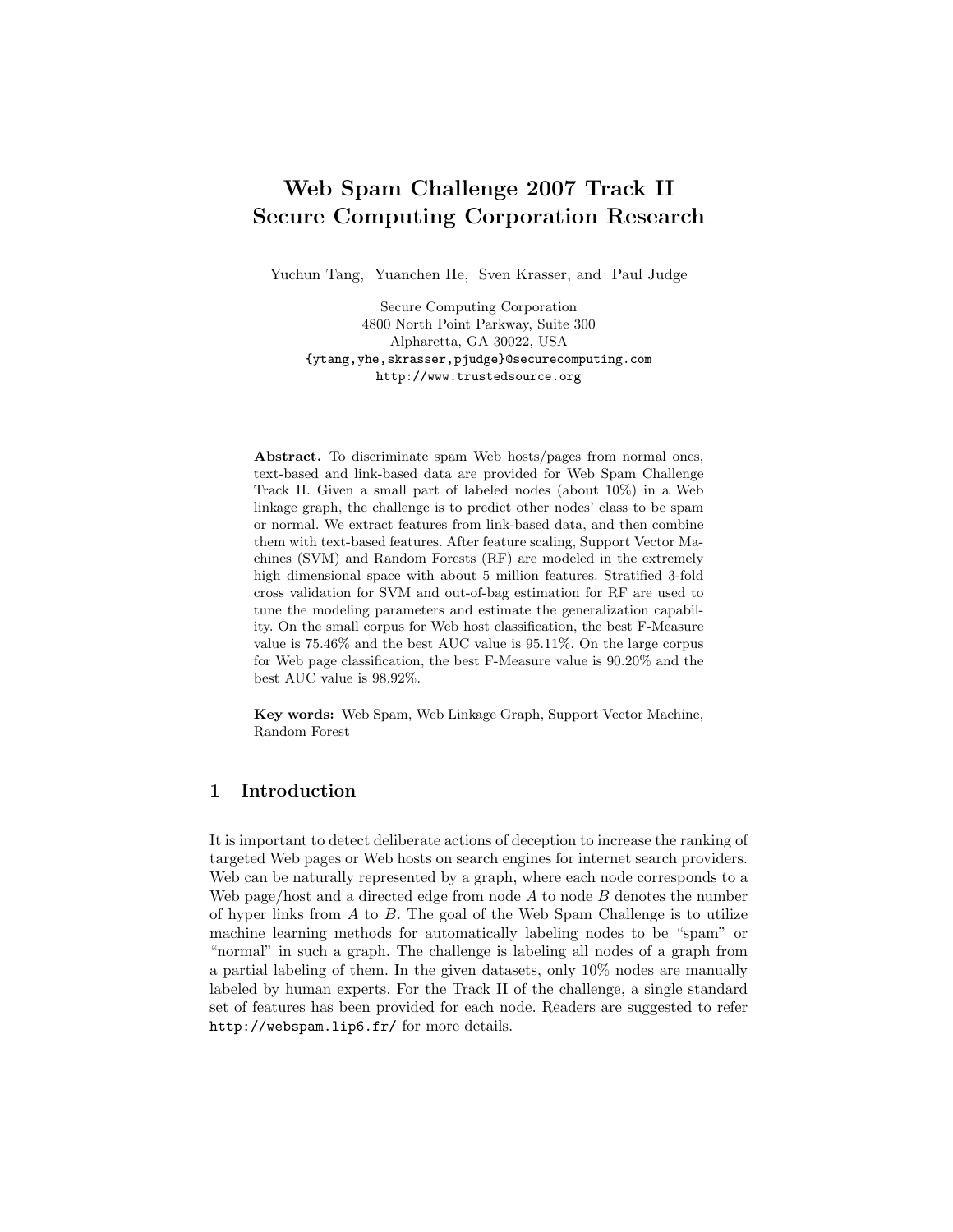## 2 Experiments

The experiments are conducted with several steps including text-based feature preprocessing, link-based feature preprocessing, SVM modeling, dimensionality reduction, and RF modeling.

#### 2.1 Text-based Feature Preprocessing

On the small corpus, the features are normalized Term Frequency-Inverse Document Frequency (TF-IDF) values, and we directly use them for classification modeling.

On the large corpus, the features are TF values. The maximal TF value in the corpus is 39041, so we simply divide each value by 39401 to scale each feature into  $[0,1]$ .

### 2.2 Link-based Feature Preprocessing

Given a node A in a Web linkage graph, 9 features are extracted and listed in Table 1.

|        | id name meaning                                                                                 |
|--------|-------------------------------------------------------------------------------------------------|
|        | $ 101 $ $Od$ the number of links from A to other nodes                                          |
|        | $ 102 Odn $ the number of links from A to other known normal nodes                              |
|        | $ 103 Ods$ the number of links from A to other known spam nodes                                 |
| 104 Id | the number of links from other nodes to $A$                                                     |
|        | $ 105 $ $Idn$ the number of links from other known normal nodes to A                            |
|        | $ 106 $ <i>Ids</i> the number of links from other known spam nodes to A                         |
|        | $ 107 Bd$ the number of other nodes that are connected with A in both directions                |
|        | $ 108 Bdn $ the number of other known normal nodes that are connected with A in both directions |
|        | $ 109 Bds$ the number of other known spam nodes that are connected with A in both directions    |

Table 1. Link-based Feature Extraction

Notice that we remove self-connection links, which otherwise induce noise when calculating the number of links to and/or from known nodes.

We also extract other 25 features as shown in Table 2.

The value of these 25 features is defined to be 0 if the corresponding denominator is 0.

These 34 link-based features are standardized into [0,1] before being fed into classification modeling. The standardization formula is  $(x-min)/(max-min)$ .

#### 2.3 SVM Modeling

Table 3 lists characteristics of the datasets after preprocessing. The small dataset is for Web host classification while the large one for Web page classification.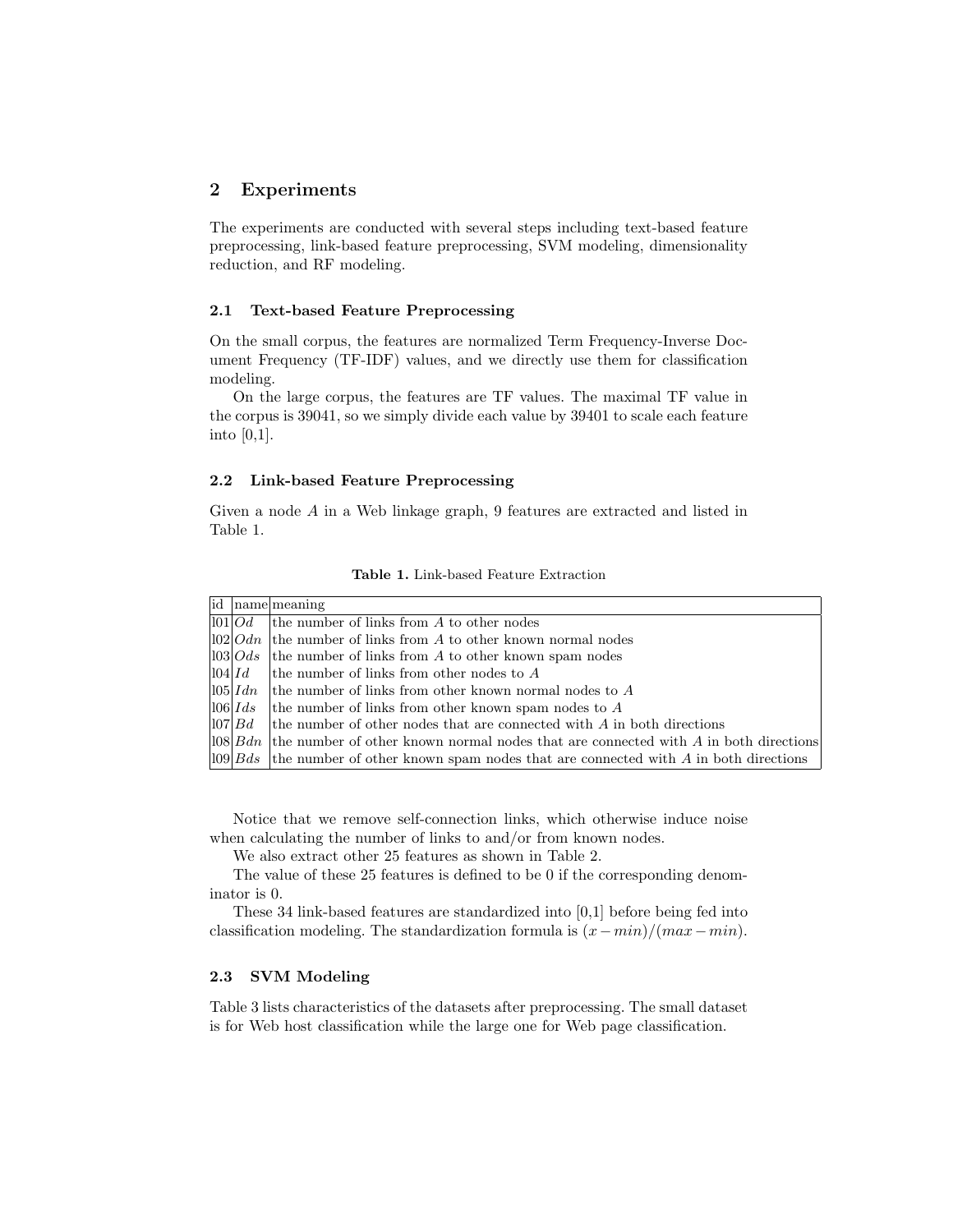| id meaning                                      |
|-------------------------------------------------|
| 110 Odn/Od                                      |
| 111 Ods/Od                                      |
| $ 112  \text{Id} n / \text{Id}$                 |
| $ 113 $ <i>Ids</i> / <i>Id</i>                  |
| $ 114 Odn/(Odn + Ods)$                          |
| $ 115 Ods/(Odn + Ods)$                          |
| $ 116 Idn/(Idn+Ids)$                            |
| $ 117 $ <i>Ids</i> /( <i>Idn</i> + <i>Ids</i> ) |
| $ 118 Od + Id$                                  |
| $119 Odn + Idn$                                 |
| $120\,Ods + Ids$                                |
| $ 121  (Odn + Idn)/(Od + Id)$                   |
| $ 122  (Ods + Ids)/(Od + Id)$                   |
| $ 123 $ $(Odn + Idn)/(Odn + Idn + Ods + Ids)$   |
| $ 124 $ $(Ods + Ids)/(Odn + Idn + Ods + Ids)$   |
| 125 Bd/Od                                       |
| 126 Bd/Id                                       |
| 27  Bdn/Odn                                     |
| $128$ $Bdn/Idn$                                 |
| $129$ $Bds/Ods$                                 |
| 30 Bds/Ids                                      |
| 31 Bdn/Bd                                       |
| 32 Bds/Bd                                       |
| $ 33 Bdn/(Bdn+Bds)$                             |
| $ 34 Bds/(Bds+Bds)$                             |

Table 2. More Link-based Feature Extraction

Table 3. Characteristics Of Datasets

|  |                                                                 | dataset                |           |        | $ \# \text{features}  \# \text{samples}  \# \text{normal}: \# \text{spam} $ |
|--|-----------------------------------------------------------------|------------------------|-----------|--------|-----------------------------------------------------------------------------|
|  | $\left.\left.\right _{\text{small}}\right _{\text{validation}}$ |                        | 4,924,007 | 907    | 701:206                                                                     |
|  |                                                                 |                        |           | 1,800  | 1.412:388                                                                   |
|  | $\lceil \text{large} \rceil$                                    | training<br>validation | 4,924,007 | 40,000 | 32,083:7,917                                                                |
|  |                                                                 |                        |           | 80,000 | 63,874:16,126                                                               |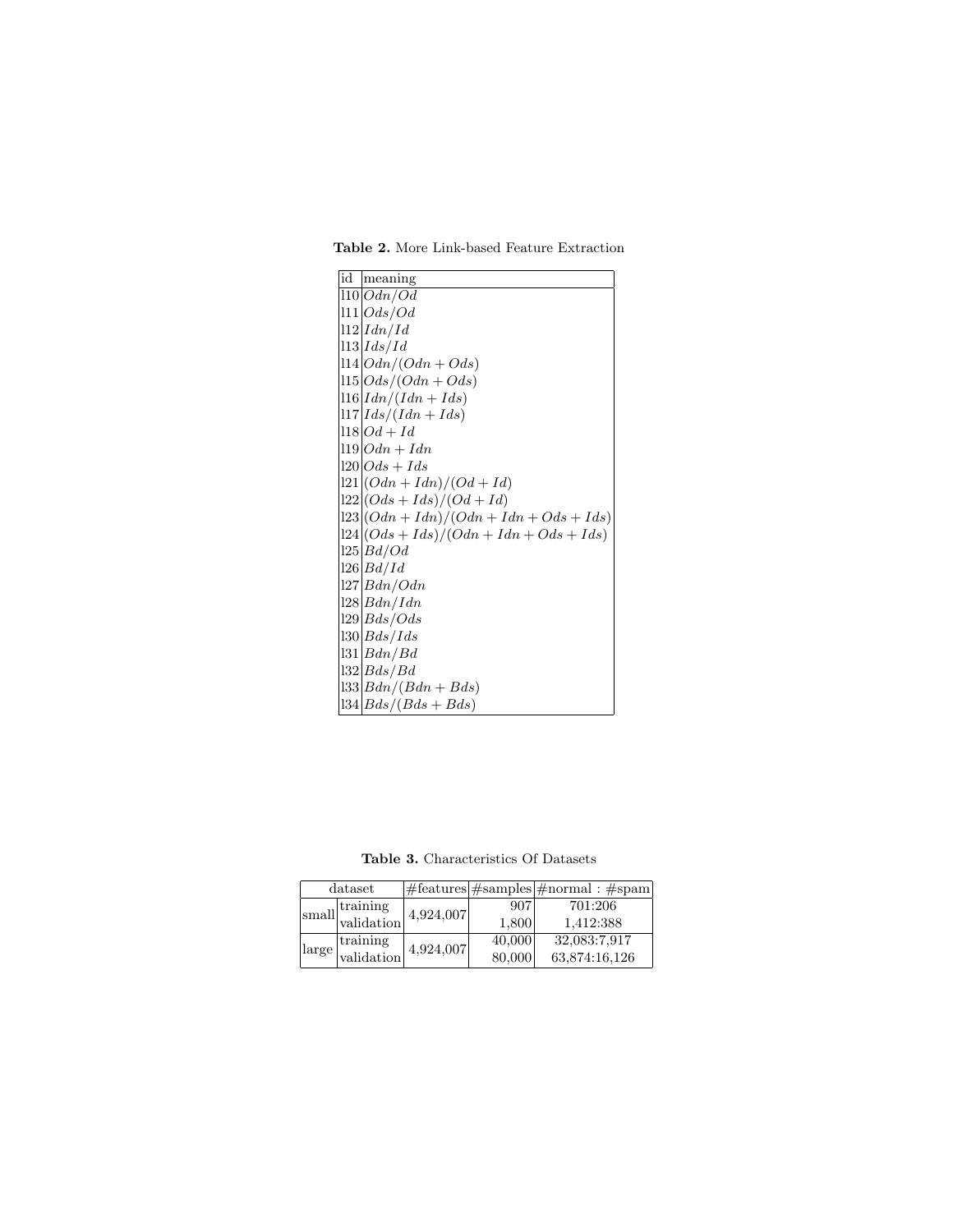We select Support Vector Machines (SVM) [1] for classification because it demonstrates good performance on high dimensional datasets [2]. The LIBSVM software package, which is available at http://www.csie.ntu.edu.tw/~cjlin/ libsvm), is used for SVM modeling.

We conduct SVM modeling with both linear and RBF kernels. 3-fold cross validation is conducted on the training dataset for parameter tuning. We tune the cost parameter c, and the gamma parameter  $\gamma$  if RBF kernel is used. We also tune the weight parameter  $w_1$  while  $w_0 = 1$  because there are much more normal nodes than spam nodes in the training datasets. A value of 0 indicates the normal class while a value of 1 denotes spam. All other parameters are fixed at default values in LIBSVM.

On the small corpus for Web host classification, the best F-Measure value is 73.22% and the best AUC value is 93.26%, which are achieved by modeling a RBF SVM with  $c = 2^{10}$ ,  $\gamma = 0.05$  and  $w_1 = 2$ .

On the large corpus for Web page classification, the best F-Measure value is 90.20% and the best AUC value is 98.92%, which are achieved by modeling a linear SVM with  $c = 2^{14}$  and  $w_1 = 4$ . SVM modeling with RBF kernel cannot achieve better performance in our experiments.

The ROC curves are shown in Figures 1-2. The dotted and dashed curves denote 3-fold cross validation performance on the given training datsets while the solid curves denote prediction performance on the given validation datasets.

It is interesting to observe that linear SVMs have almost the same or even better performance than RBF SVMs. The reason is that the number of features is already much higher than the number of samples. Hence, it is not very helpful to conduct classification modeling in a even higher feature space with RBF transformation.

#### 2.4 Dimensionality Reduction

With a linear SVM, features can be ranked based on their contribution to SVM classification. This is the basic idea of the Support Vector Machine - Recursive Feature Elimination (SVM-RFE) algorithm [3]. By applying SVM-RFE on the small dataset, 28,051 features are selected from the original 4,924,007 features for Web host classification. Most of link-based features contribute to classification as demonstrated in Table 4. Almost the same accuracy can be achieved before and after feature selection. It seems that dimensionality reduction can improve efficiency and may also generate more insights for Web spam detection. This is an interesting future work.

### 2.5 RF Modeling

We also implement another learning process similar to Random Forests modeling [4] on the small dataset with the 28,051 features. Firstly, we generate 100 datasets with 100% bootstrapping. Secondly, we randomly select 1000 features and remove all other features for each dataset. Thirdly, a C4.5 decision tree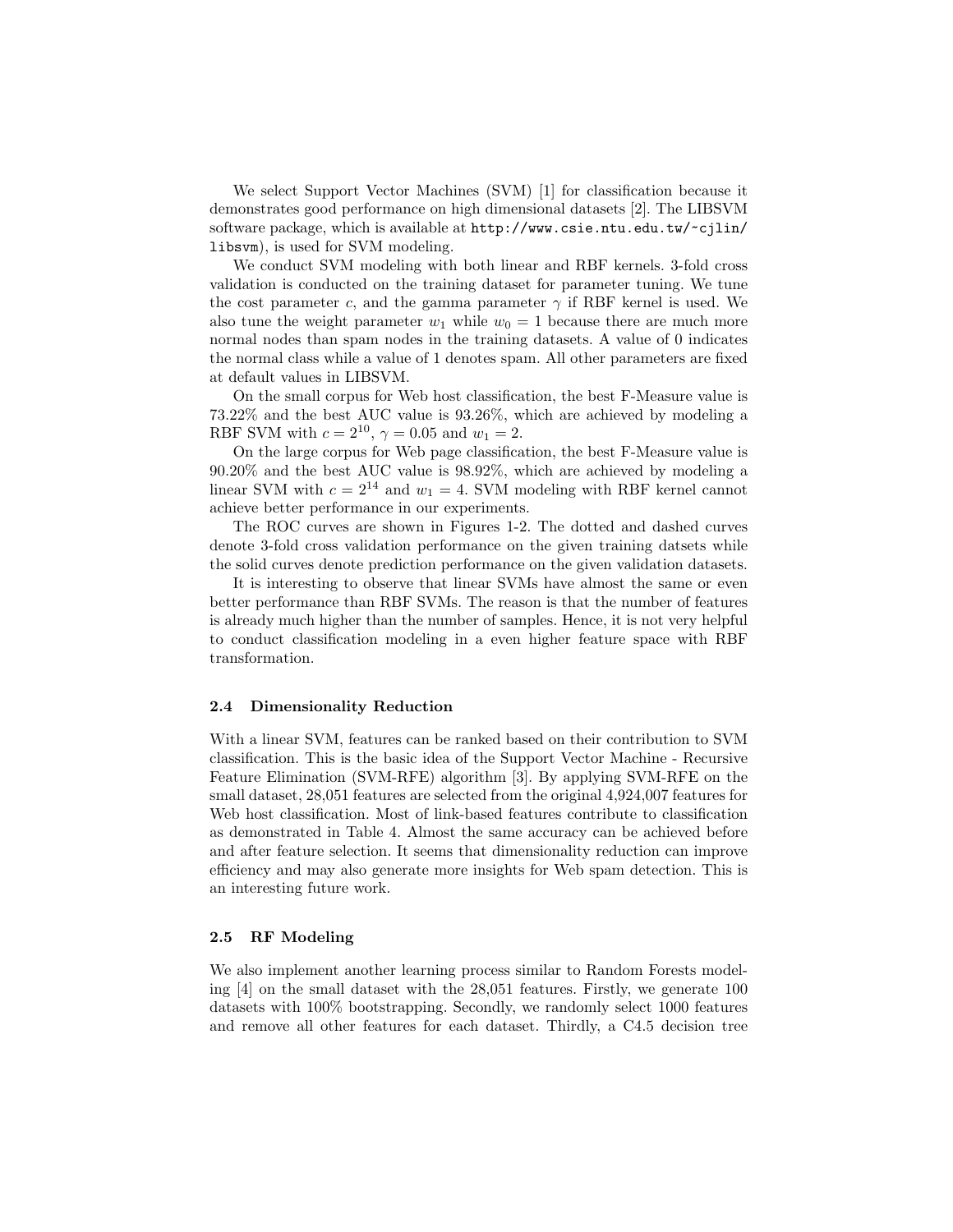

Fig. 1. ROC curves for Web host classification on the small dataset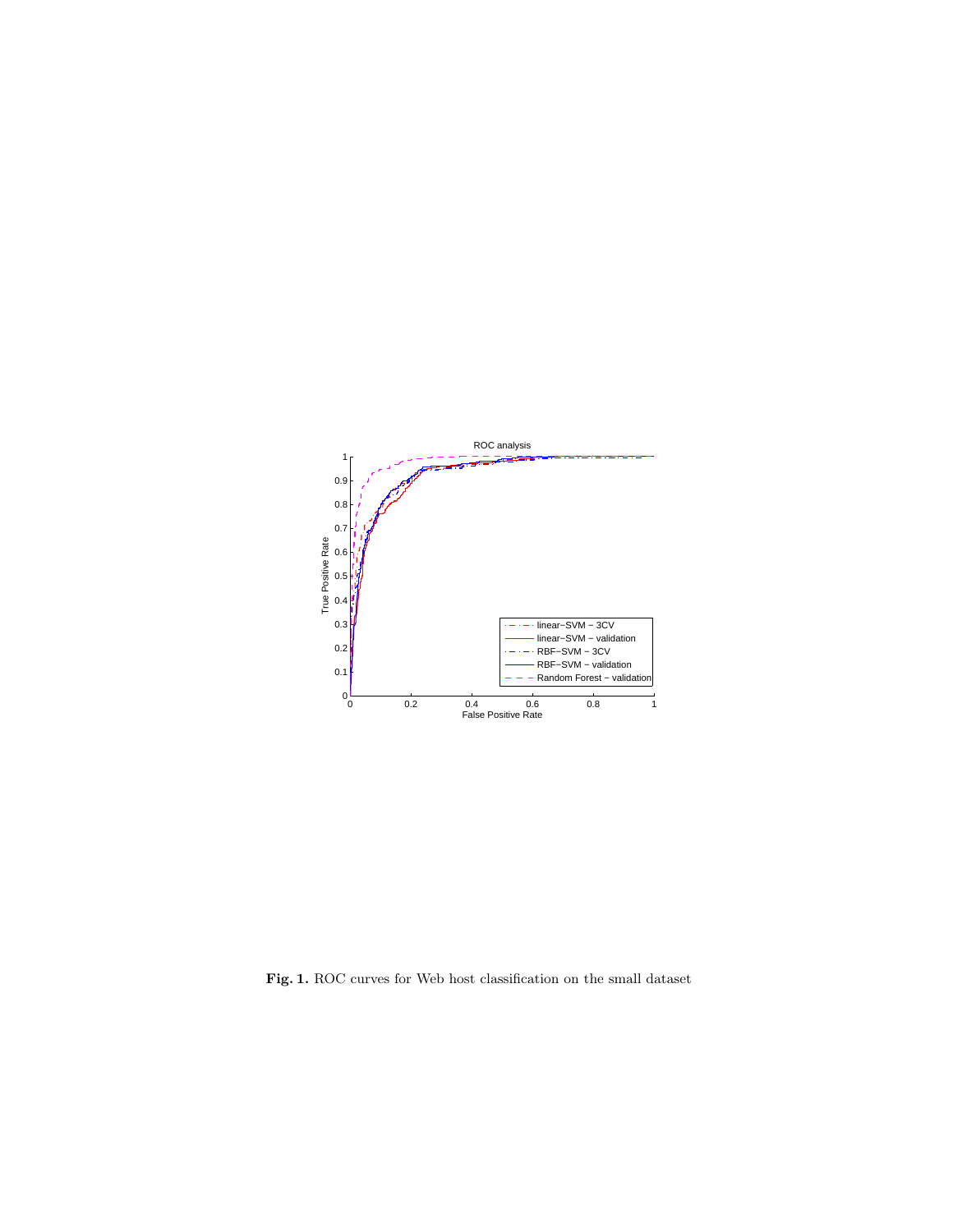

Fig. 2. ROC curves for Web page classification on the large dataset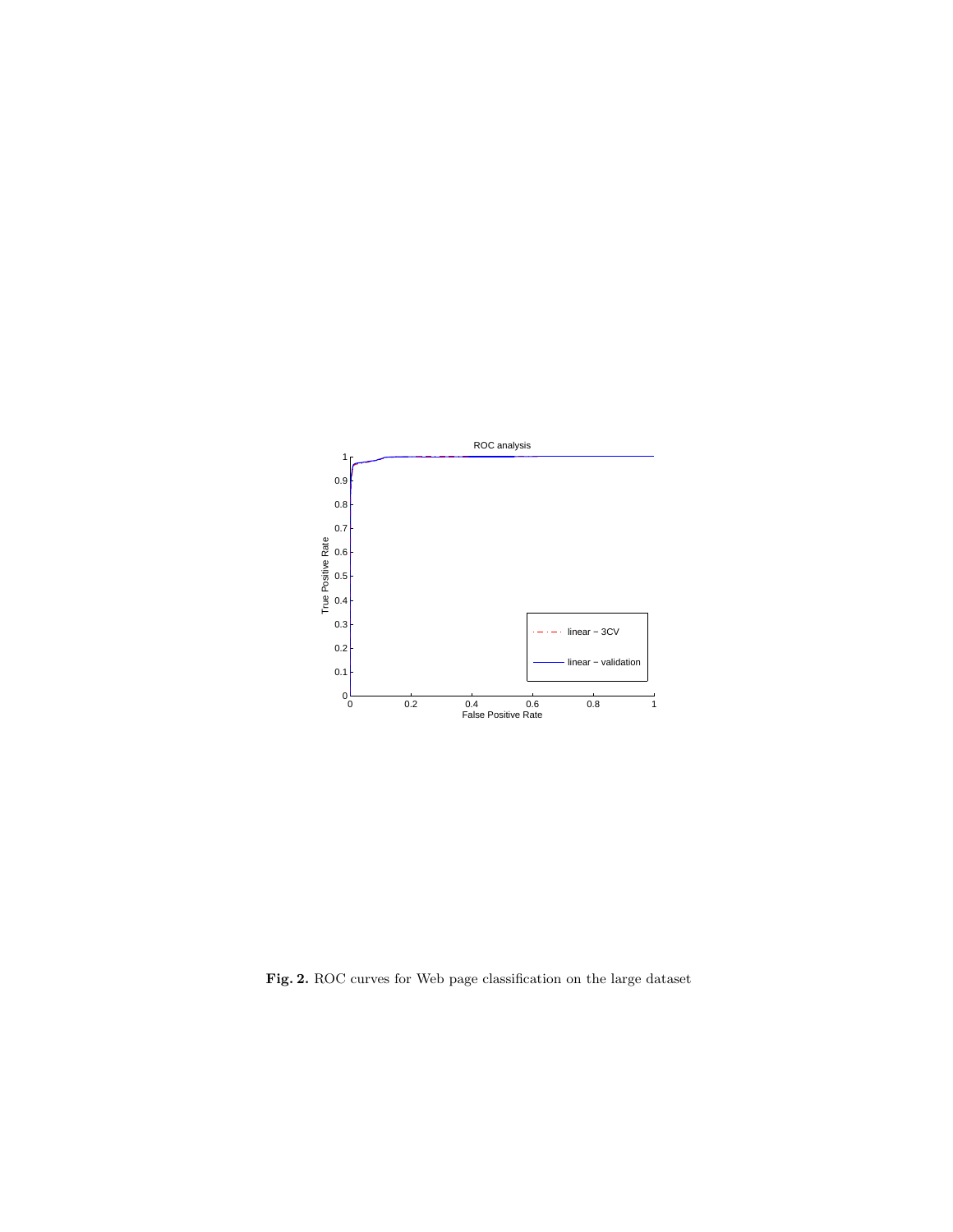| id  | rankinglid |                 | ranking  id |     | ranking         |
|-----|------------|-----------------|-------------|-----|-----------------|
| 105 | 5          | $\parallel$ 134 | 490 131     |     | 14020           |
| 104 | 26         | 101             | 869         | 122 | 16252           |
| 102 | 88         | 106             | 950         | 113 | 16706           |
| 130 | 108        | 121             | 1855        | 128 | 17954           |
| 119 | 116        | 112             | 1876        | 126 | 18122           |
| 120 | 131        | 127             | 3593        | 123 | 21806           |
| 103 | 151        | 133             | 3604        | 117 | 21911           |
| 132 | 239        | 115             | 5380 114    |     | 24149           |
| 111 | 242        | $ 110\rangle$   | 8017        |     | $ 124 $ removed |
| 129 | 323        | 109             | 10818       |     | 108 removed     |
| 107 | 326        | 125             | 13970       |     | 116 removed     |
| 118 | 428        |                 |             |     |                 |

Table 4. Link-based Features are highly ranked in SVM-RFE

[5] is modeled on each dataset in Weka with default values. Weka is available at http://www.cs.waikato.ac.nz/ml/weka/. Lastly, the decision values of the 100 decision trees are summed up and averaged for the final decision. Instead of 3-fold cross validation for SVM modeling, out-of-bag estimation on the training dataset is used to estimate generalization capability. This modeling method generates a even better performance with 75.46% F-Measure value and 95.11% AUC value. In Fig 1, this method demonstrates higher ROC curve than SVM counterparts. Due to limited computing power, we cannot run SVM-RFE feature selection and random forest modeling on the large dataset. But a quick look on the linear SVM shows that only 83,926 features contribute to the SVM classification.

Table 5 summarizes experiment results. For SVM methods, both 3-fold cross validation performance on the training dataset and prediction performance on the validation dataset are reported. For tree and forest methods, we report outof-bag performance on the training dataset and prediction performance on the validation dataset.

Table 5. Experiment Results

| Task                                                                               | Method                                                 | F-Measure |  |  | AUC |                                                         |  |
|------------------------------------------------------------------------------------|--------------------------------------------------------|-----------|--|--|-----|---------------------------------------------------------|--|
|                                                                                    |                                                        |           |  |  |     | $ CV/OB$ validation testing $ CV/OB$ validation testing |  |
|                                                                                    | RF with C4.5 78.74% 75.71% 75.46% 96.24% 95.84% 95.11% |           |  |  |     |                                                         |  |
|                                                                                    |                                                        |           |  |  |     |                                                         |  |
| page classification  Linear SVM   $94.53\%$ 94.96% 90.20%  $99.64\%$ 99.66% 98.92% |                                                        |           |  |  |     |                                                         |  |